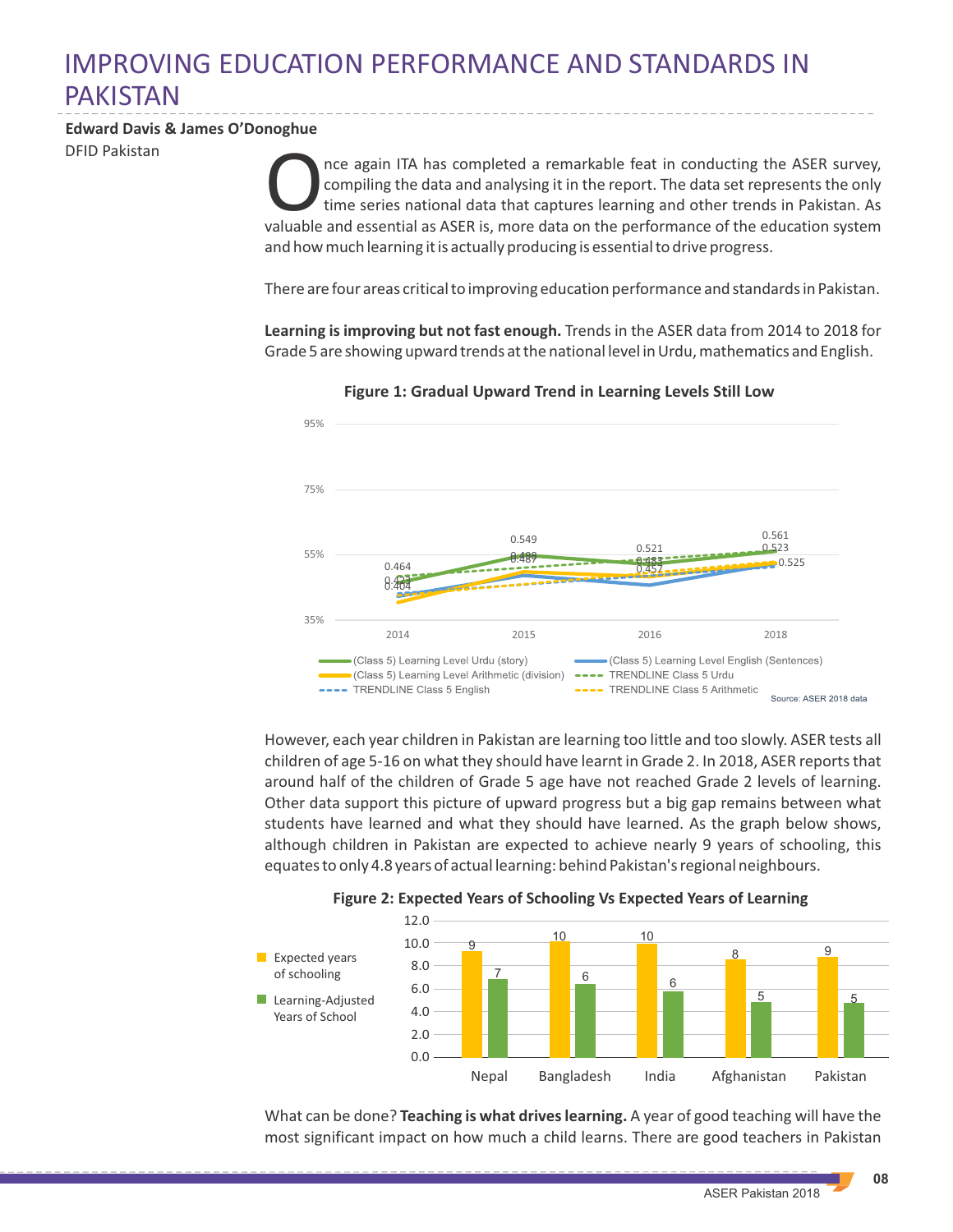who teach well; transferring their good practice to every classroom is what is needed. Counter-intuitively, this does not necessarily mean more traditional teacher training outside the classroom. It means supporting teachers to teach more effectively in their own classroom. For example, detailed scripted lessons have worked in Punjab to significantly improve literacy and numeracy for Grade 3 children. One intervention alone will not raise standards in teaching across Pakistan; a range of tools and approaches that support better teaching are required. Good teaching is intrinsically linked with good school leadership, which applies and monitors standards and targets. Defining what good teaching is, setting targets for learning, supporting teachers to improve what they do in the classroom, and monitoring progress at the student and school level set the foundation to increase the pace of improvement.

To set targets and monitor progress, **more and better-quality data on how well children are learning is needed** - and it needs to be used effectively at the right levels to drive learning. Learning data should be used summatively to track progress but also formatively to improve teaching. School leaders and teachers need to track children's progress using this data in the classroom and at school level. If the old adage that 'what gets measured gets managed' is true, then performance in teaching and learning needs to be tracked at critical points in a child's education and at critical points in the academic year. If the data shows some children have not mastered the required learning, then this needs to be addressed through adapting teaching before they move to the next step in their learning. The Citizens Foundation has demonstrated how this can be done effectively in Pakistan.

So, what to do to get this learning data? The ASER survey fills an important gap but more is needed. In 2019, Pakistan is scheduled to take part in its first international assessment of learning outcomes for Grade 4 and Grade 8 children. This will enable standards in Pakistan to be compared to those in similar countries. More frequent assessment of learning at school, provincial and national levels is needed to measure performance against targets and standards. This doesn't mean more school-based testing. It means standardised assessments against expected standards to replace the plethora of ad hoc school-based tests that take up too much teaching time.

**More and better data enables better decision-making,** from the classroom to national budgeting. This is vital for improvements in school effectiveness, efficiency of scarce resources and equality of educational equality.



## **Figure 3: Persistent Gender Gap in Learning Levels**

Source: ASER 2018 data